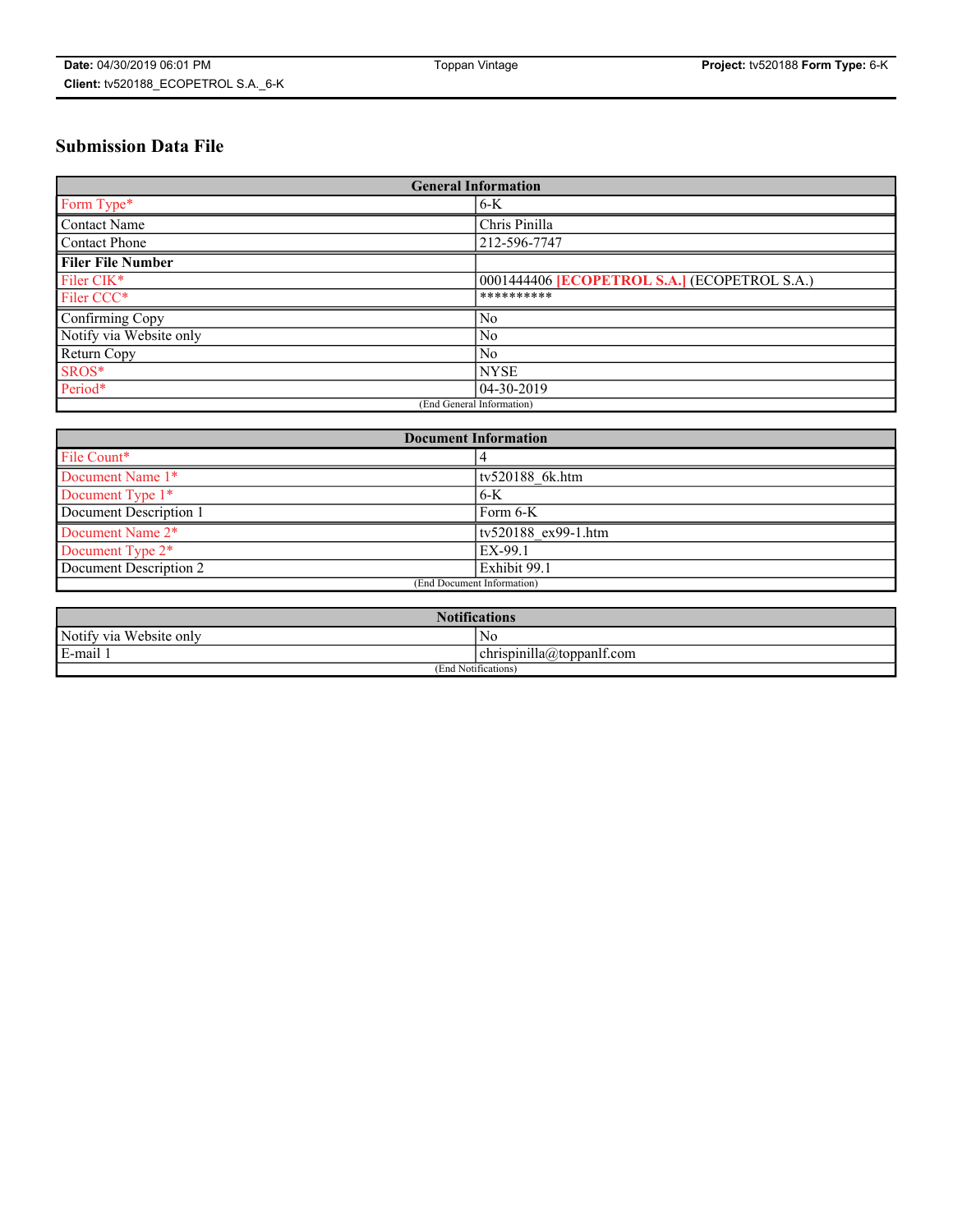### **UNITED STATES SECURITIES AND EXCHANGE COMMISSION Washington, D.C. 20549**

### **FORM 6-K**

### **REPORT OF FOREIGN PRIVATE ISSUER PURSUANT TO RULE 13a-16 OR 15d-16 UNDER THE SECURITIES EXCHANGE ACT OF 1934**

For the month of April, 2019

Commission File Number 001-34175

# ECOPETROL S.A.

(Exact name of registrant as specified in its charter)

N.A.

(Translation of registrant's name into English)

COLOMBIA

(Jurisdiction of incorporation or organization)

Carrera 13 No. 36 – 24 BOGOTA D.C. – COLOMBIA

(Address of principal executive offices)

Indicate by check mark whether the registrant files or will file annual reports under cover of Form 20-F or Form 40-F.

Form 20-F  $\boxtimes$  Form 40-F  $\Box$ 

Indicate by check mark if the registrant is submitting the Form 6-K in paper as permitted by Regulation S-T Rule 101(b)(1)

 $Yes \Box$  No  $\boxtimes$ 

Indicate by check mark if the registrant is submitting the Form 6-K in paper as permitted by Regulation S-T Rule 101(b)(7)

 $Yes \Box$  No  $\boxtimes$ 

Indicate by check mark whether the registrant by furnishing the information contained in this form is also thereby furnishing the information to the Commission pursuant to Rule 12g3-2(b) under the Securities Exchange Act of 1934.

 $Yes \Box$  No  $\boxtimes$ 

If "Yes" is marked, indicate below the file number assigned to the registrant in connection with Rule 12g3-2(b): 82-  $N/A$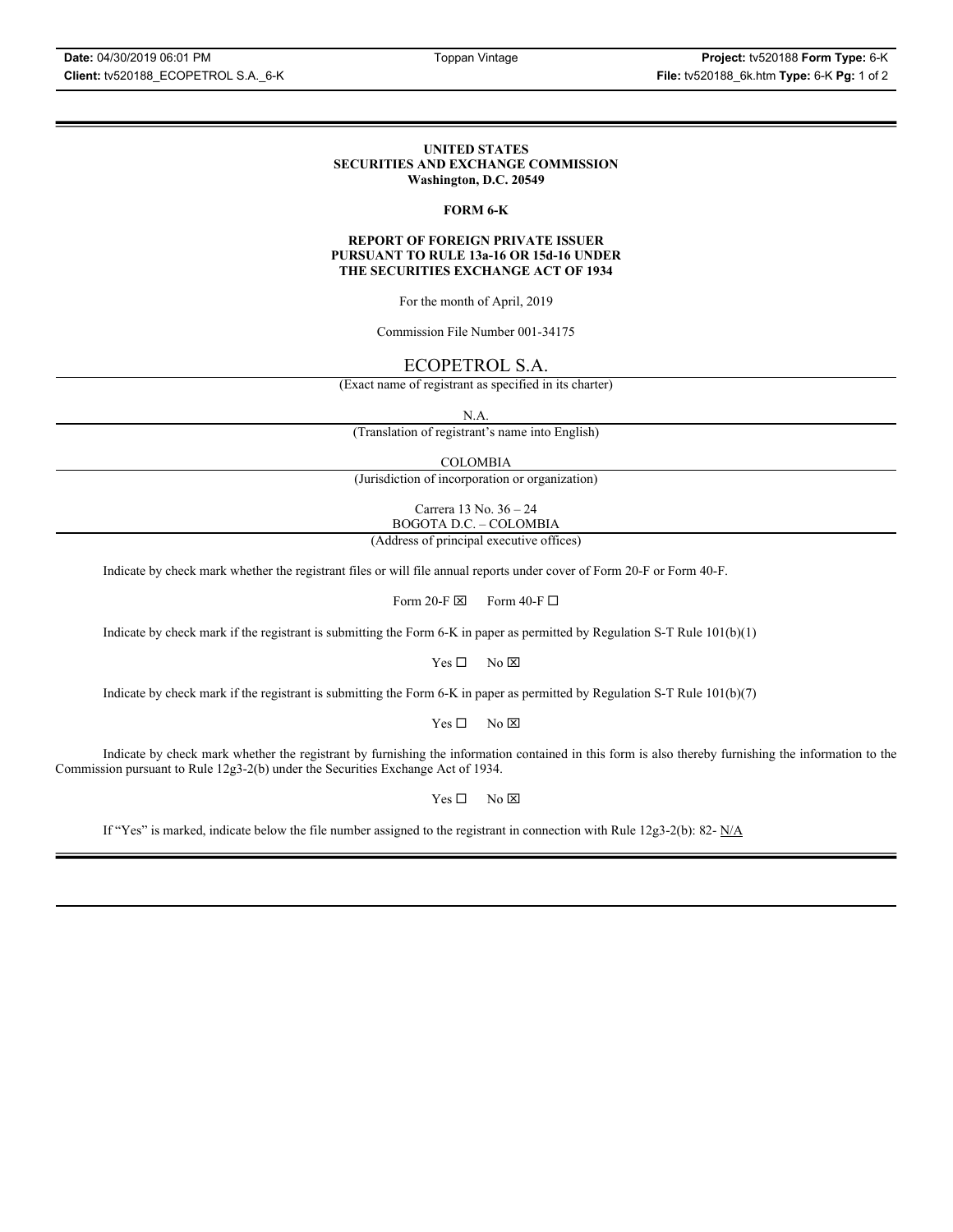### **SIGNATURES**

Pursuant to the requirements of the Securities Exchange Act of 1934, the registrant has duly caused this report to be signed on its behalf by the undersigned, thereunto duly authorized.

Ecopetrol S.A.

By: /s/ Jaime Caballero Uribe

Name: Jaime Caballero Uribe Title: Chief Financial Officer

Date: April 30, 2019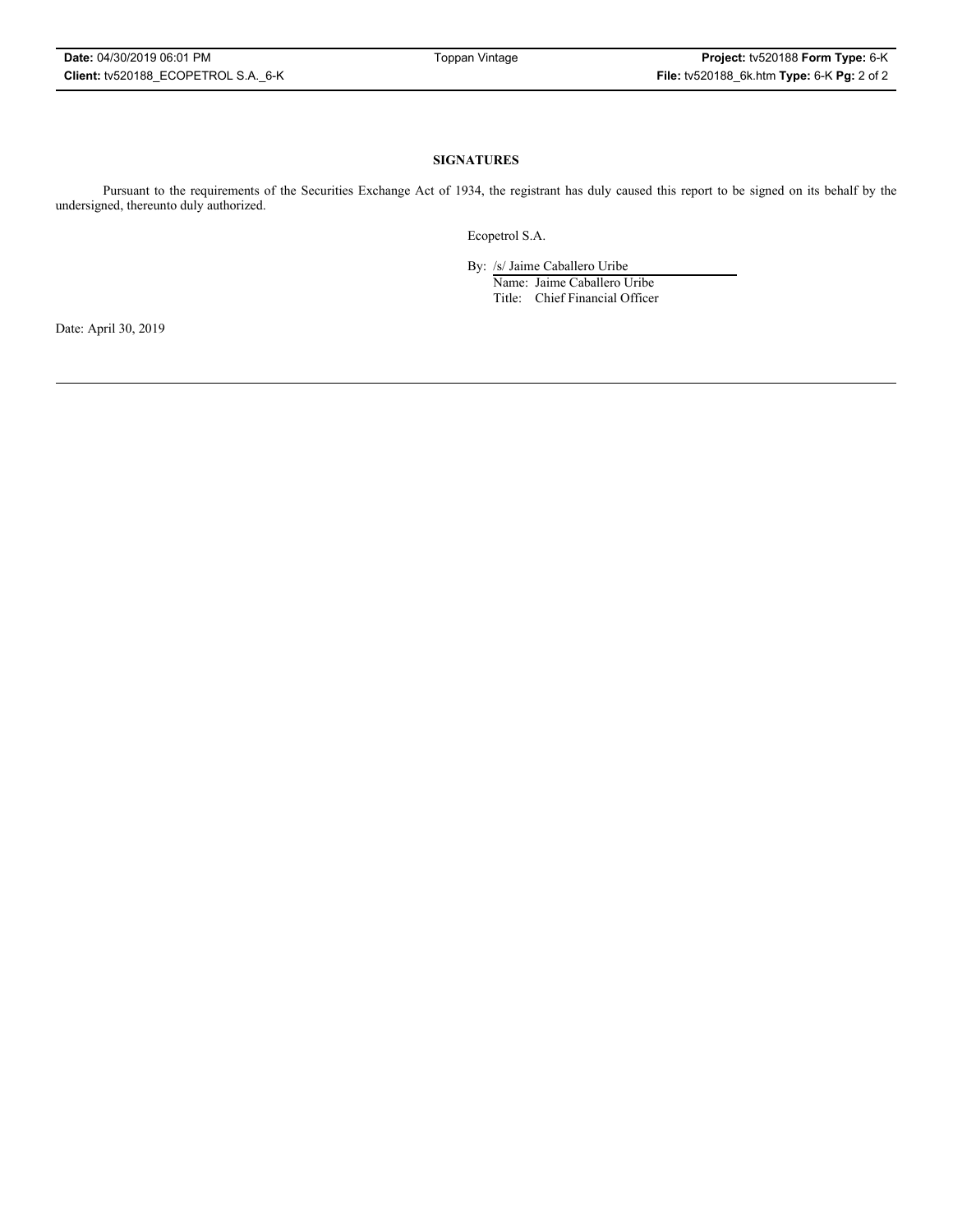**Exhibit 99.1**



### **MATERIAL INFORMATION**

### **Ecopetrol S.A.'s Board of Directors Approves Membership of its Committees**

Ecopetrol S.A (BVC: ECOPETROL; NYSE: EC) ("Ecopetrol" or the "Company") hereby reports that its Board of Directors has appointed the following positions:

- **•** President of the Board of Directors: Luis Guillermo Echeverri
- vice President of the Board of Directors: Carlos Gustavo Cano

In addition, the Board of Directors has approved the membership of its committees, which will be as follows:

### **Audit and Risk Committee**

- x **Sergio Restrepo**
- Hernando Ramírez
- Santiago Perdomo
- Juan Emilio Posada

### **Business Committee**

- x **Carlos Gustavo Cano**
- Hernando Ramírez
- Sergio Restrepo
- Juan Emilio Posada
- Esteban Piedrahita

### **Corporate Governance and Sustainability Committee**

- x **Esteban Piedrahita**
- Carlos Gustavo Cano
- Orlando Ayala
- Juan Emilio Posada
- Luis Guillermo Echeverri

### **Compensation and Nomination Committee**

- x **Juan Emilio Posada**
- Santiago Perdomo
- German Quintero
- Esteban Piedrahita

#### **HSE Committee**

- x **Hernando Ramírez**
- Carlos Gustavo Cano
- German Quintero

Note: Director presiding each Committee is in bold.

**Bogotá D.C., April 30, 2019**